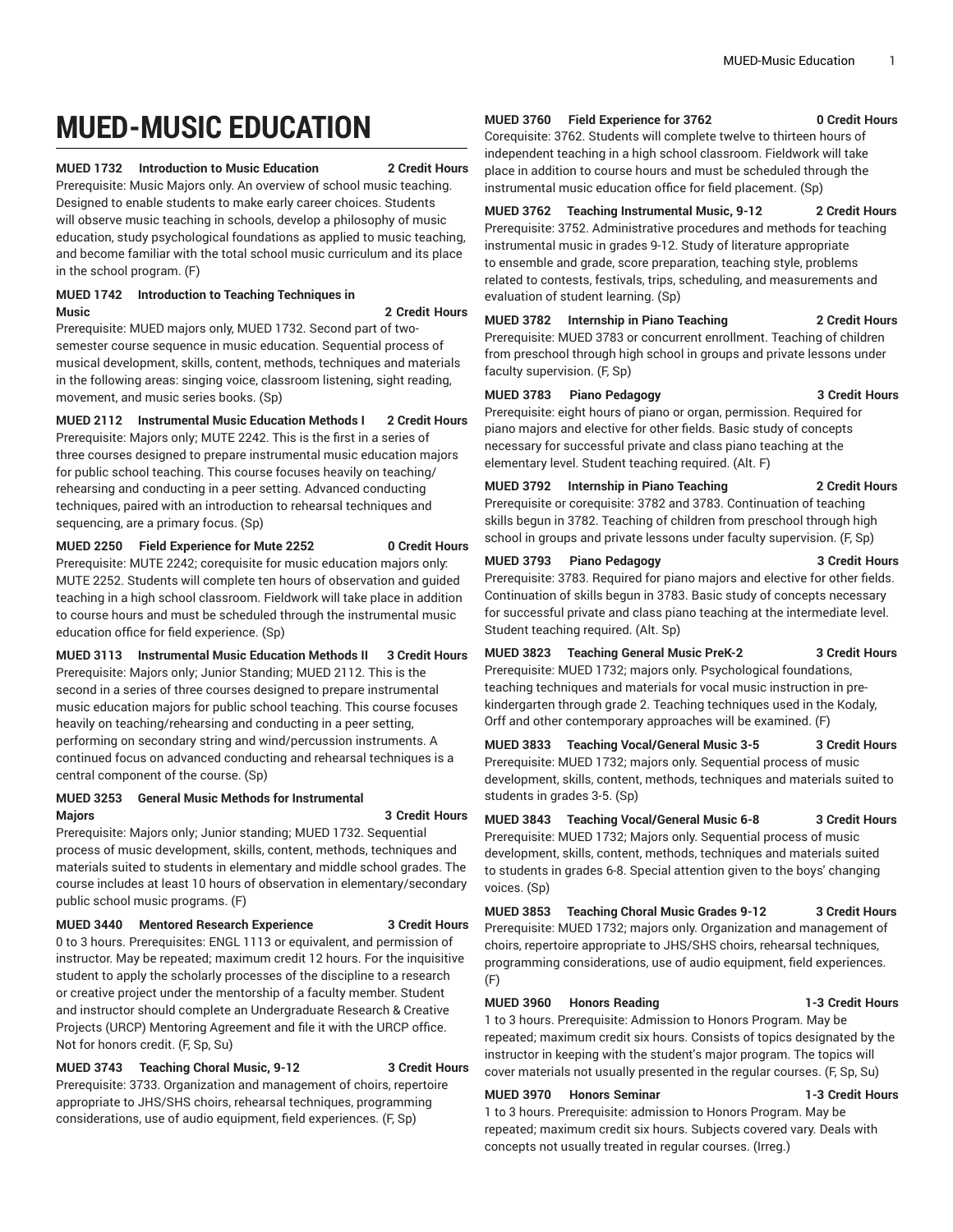### **MUED 3980 Honors Research 1-3 Credit Hours**

1 to 3 hours. Prerequisite: Admission to Honors Program. May be repeated; maximum credit six hours. Will provide an opportunity for the gifted Honors candidate to work at a special project in the student's field. (F, Sp, Su)

### **MUED 3990 Independent Study 1-3 Credit Hours**

1 to 3 hours. Prerequisite: permission of instructor and junior standing. May be repeated once with change of content. Independent study may be arranged to study a subject not available through regular course offerings. (F, Sp, Su)

### **MUED 4042 Capstone Seminar 2 Credit Hours**

Prerequisite: concurrent enrollment in 4050 and 4060. The development of a teaching portfolio including a reflection log of teaching activities, written evaluations of video and audio episodes, and a summary of teaching successes and areas to be improved. (F, Sp) [V] .

### **MUED 4050 Teaching Experiences in the Elementary School 4-5 Credit Hours**

Prerequisite: formal admission to student teaching; corequisite: 4042. Laboratory activities in music classes in elementary schools under competent direction and supervision: orientation, observation, and classroom teaching experiences supported by seminars and conferences focusing on the problems of teaching. Prospective teachers receive instruction, aid, and constructive supervision in classroom management, evaluation of pupil behavior, methods of teaching, selection of teaching materials, and school-home-community relations. (F, Sp)

### **MUED 4060 Teaching Experiences in the Secondary School 4-5 Credit Hours**

Prerequisite: formal admission to student teaching; corequisite: 4042. Correlation of theory and instructional practices in music classes in secondary schools; supervised observation, teaching, classroom management, and evaluation; acquaintance with the administration of a secondary school and the school program; selection and use of appropriate instructional materials; conferences with supervisors. (F, Sp)

### **MUED 4113 Instrumental Music Education Methods III 3 Credit Hours**

Prerequisite: Majors only; Junior standing; MUED 3113. This is the third in a series of three courses designed to prepare instrumental music education majors for public school teaching. This course focuses on the development of diagnostic and pedagogical skills while working with students. (F)

### **MUED G4752 Marching Band Techniques 2 Credit Hours**

Prerequisite: junior standing in music education. Organization of the marching band and its instrumentation, selecting and adapting music, marching fundamentals, marching styles and trends, planning and charting half-time shows, parade routines, auxiliary units and drum major signals. (Sp)

### **MUED 4762 String Pedagogy 2 Credit Hours**

Prerequisite: majors only; MUTE 2252 or MUTE 3252; junior standing. String teaching techniques in large and small group settings. Emphasis is on familiarizing students with teaching strategies for string classes in public schools. (Sp)

### **MUED G4892 Vocal Pedagogy & Diction for the Classroom Teacher 2 Credit Hours**

Prerequisite: junior standing and majors only. Study of vocal teaching techniques including anatomy of vocal tract, physiological process and acoustical properties. Repertory for high school students. (F)

### **MUED 4960 Directed Readings 1-4 Credit Hours**

1 to 4 hours. Prerequisite: good standing in University; permission of instructor and dean. May be repeated; maximum credit four hours. Designed for upper-division students who need opportunity to study a specific problem in greater depth than formal course content permits. (Irreg.)

### **MUED 4970 Special Topics/Seminar 1-3 Credit Hours**

1 to 3 hours. Prerequisite: Senior standing or permission of instructor. May be repeated; maximum credit nine hours. Special topics or seminar course for content not currently offered in regularly scheduled courses. May include library and/or laboratory research and field projects. (Irreg.)

### **MUED 4990 Independent Study 1-3 Credit Hours**

1 to 3 hours. Prerequisite: Senior standing and permission of instructor. May be repeated; maximum credit nine hours. Contracted independent study for a topic not currently offered in regularly scheduled courses. Independent study may include library and/or laboratory research and field projects. (Irreg.)

### **MUED 5212 Research in Music Education 2 Credit Hours**

Prerequisite: graduate standing in music or music education or permission. Methods of analytical-historical research in music and historical, philosophical, descriptive and experimental research in music education. (F, Alt. Su)

### **MUED 5312 Advanced Pedagogy and Practice in Instrumental Music 2 Credit Hours**

Prerequisite: Graduate standing, MUED 5212, and departmental permission. The course is designed to help practicing music educators gain advanced tools for teaching instrumental music. Topics include diverse wind/orchestral literature appropriate for a variety of levels and learning styles, strategies for comprehensive musicianship, effective rehearsal techniques, culturally responsive pedagogy, and issues pertaining to the overall development of an instrumental music program. (F)

### **MUED 5322 Advanced Pedagogy and Practice in Choral Music 2 Credit Hours**

Prerequisite: Graduate standing, MUED 5212, and departmental permission. Course is designed to help practicing music educators gain advanced pedagogical tools for teaching choral music. Topics include diverse choral literature appropriate for a variety of levels and learning styles, pedagogical strategies for sight-reading and strengthening musicianship, effective rehearsal techniques, culturally responsive pedagogy, and issues pertaining to the overall development of a choral music program. (F)

**MUED 5334 Capstone Project in Music Education 4 Credit Hours** Prerequisite: Graduate standing, MUED 5212, and departmental permission. This course is designed to reflect an action-research project

typical of the education field. The project will be directly related to the student's school classroom and his/her students. Over the course of a full semester, the student will identify a research-based issue in music education, collect and analyze data, and propose reformed teaching and learning practices informed by his/her findings. (F, Sp)

### **MUED 5512 Contemporary and Commercial Music Vocal Pedagogy 2 Credit Hours**

Prerequisite: Graduate standing. The objective of graduate contemporary and commercial music (CCM) vocal pedagogy is to cover most of the necessary topics that concern the modern voice teacher when teaching non-classical and non-traditional vocal students. The course will survey the various technical adaptations needed to sing multiple CCM genres effectively and how to teach singers to perform this repertoire healthily. (Sp)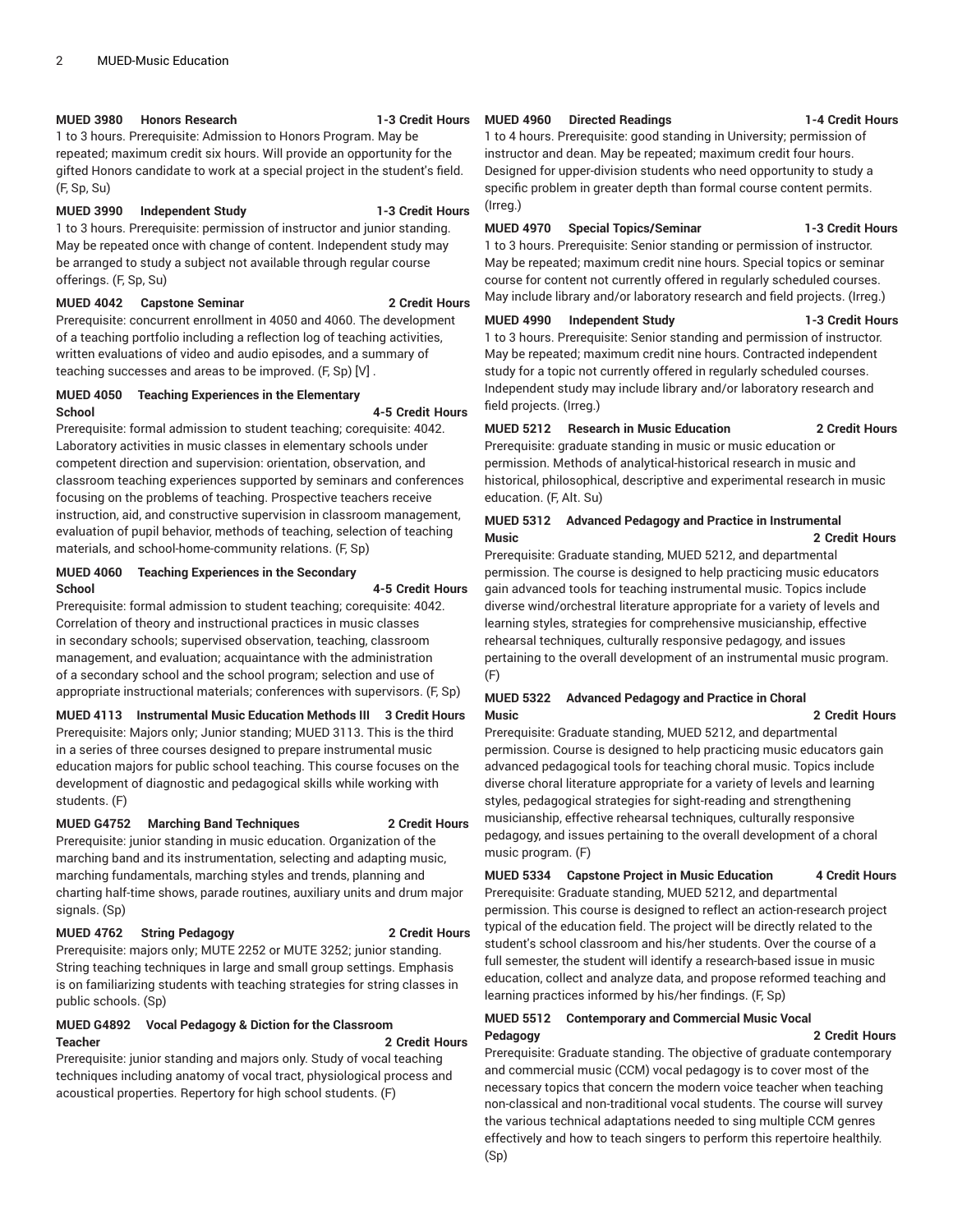### **MUED 5522 Advanced Vocal Pedagogy 2 Credit Hours**

Prerequisite: Graduate standing and MUTE 4312. This course will cover the topics that concern the modern voice teacher. Aspects of vocal and physical anatomy and physiology will be covered along with an introduction into the world of voice science, including interaction of formants and harmonics, resonance, registration, and spectral analysis. Teaching demonstrations will be required. (F)

### **MUED 5553 Kodaly Concept I 3 Credit Hours**

Kodaly Concept I. Prerequisite: Graduate Standing. The Philosophy, Methodology And Techniques Of Teaching The Kodaly Concept In Music Education In Levels K - 1. (F)

### **MUED 5562 Solfege I 2 Credit Hours**

Solfege I. Kodaly Techniques Applied To The Practice And Skills Of Sight Singing, Ear Training And Dictation. Sight Singing Of Unison, Homophonic And Polyphonic Examples From The Classical Music Literature. Study Of Selected Books In The Kodaly Choral Method. (Sp)

### **MUED 5563 Kodaly Concept II 3 Credit Hours**

Prerequisite: 5553. The philosophy, methodology and techniques of teaching the Kodaly Concept of music education in levels 2-3. (Irreg.)

### **MUED 5572 Solfege II 2 Credit Hours**

Prerequisite: 5562. Advanced Kodaly techniques applied to the practice and skills of sight singing, ear training and dictation. Sight singing examples will involve modulation, chromaticism and modes. (Su)

### **MUED 5573 Kodaly Concept III 3 Credit Hours**

Prerequisite: 5563. The philosophy, methodology and techniques of teaching the Kodaly concept of music education in levels 4-6.

### **MUED 5582 Folk Song Research 2 Credit Hours**

Prerequisite: 5553. Study of musical culture in America through analysis of melodic and rhythmic structures, forms and categories of American folk songs as source material for teaching the Kodaly Concept. (Irreg.)

### **MUED 5612 Piano Pedagogy I 2 Credit Hours**

Prerequisite: graduate standing or permission. Methods, materials, curriculum building and philosophical bases for teaching piano at the college and university levels with focus on group instruction. Student teaching required. (F)

### **MUED 5622 Piano Pedagogy II 2 Credit Hours**

Prerequisite: graduate standing or permission. Methods, materials, curriculum building and philosophical bases for teaching piano at the elementary and intermediate levels. Student teaching required. (Sp)

### **MUED 5642 Internship in Piano Teaching 2 Credit Hours**

Prerequisite: graduate standing. Teaching of children's classes, college classes, adult students or private lessons under faculty supervision. Designed to give the student experience in areas where none exists. (F, Sp, Su)

**MUED 5662 Teaching Intermediate and Advanced Piano 2 Credit Hours** Prerequisite: graduate standing or permission. Methods, materials and curriculum building for teaching piano students at the intermediate through advanced levels. Focus will be on developing piano teaching techniques for high school and college-age students, studying repertoire that is appropriate for these students, and exploring performance practice suitable for pianists at the intermediate and advanced levels. (Alt. Sp)

### **MUED 5960 Directed Readings 1-3 Credit Hours**

1 to 3 hours. Prerequisite: 18 hours of music, permission of the director of the school. May be repeated; maximum credit six hours. Individual topics in music education. (F, Sp, Su)

**MUED 5970 Seminar in Music Education 1-6 Credit Hours** 1 to 6 hours. Prerequisite: twelve hours of music education, graduate standing, or permission. May be repeated with change of subject matter;

maximum graduate credit twelve hours. (F, Sp, Su)

### **MUED 5980 Research for Master's Thesis 2-9 Credit Hours** Variable enrollment, two to nine hours; maximum credit applicable toward degree, four hours. (F, Sp, Su)

**MUED 5990 Special Studies in Music Education 1-3 Credit Hours** 1 to 3 hours. Prerequisite: permission of the director of the school. May be repeated with change of subject matter; maximum credit six hours. Individual study and research in the field of music education. (F, Sp, Su)

### **MUED 6012 Philosophical Foundations of Music Education 2 Credit Hours**

Prerequisite: graduate standing in music or music education. Students will study the writings of Mursell, Leonhard, Reimer, Elliott, and others. Students will debate the theories these authors propose and prepare written papers applying aspects of these theories to music education practice in today's schools. (Irreg.)

### **MUED 6022 Psychological Foundations of Music Education 2 Credit Hours**

Prerequisite: graduate standing in music or music education. Philosophies, theories, principles and concepts of learning and their implications to the teaching and learning processes in music education. The basic orientations of Associationist and Field theories will be investigated and the current status of learning theory applied to music education will be evaluated. Specific theories are those of Ausubel, Gagne, Guilford, Piaget, and Skinner and applications by Bruner, Gordon and Mursell. (Sp)

### **MUED 6032 Sociological Foundations of Music Education 2 Credit Hours**

Prerequisite: graduate standing in Music or Music Education. Students will read works by Adorno, Becker, Blumer, Dewey, Mead, Vygotsky, and others. Students will debate the issues and theories these authors propose and will prepare written papers applying aspects of these theories to music education practice in today's schools. (Irreg.)

### **MUED 6042 Historical Foundations of Music Education 2 Credit Hours** Prerequisite: graduate standing in Music or Music Education. Includes readings from works by Birge, Britton, Chase, Heller, Keene, Mark, and others that outline the development of music instruction in American schools. Students will debate the issues presented by these authors and prepare written papers on various historical movements and methodologies. (Irreg.)

### **MUED 6052 The History of Vocal Pedagogy 2 Credit Hours**

Prerequisite: Graduate standing. The class will focus on a wide range of the most prominent literature connected with vocal pedagogy. Pedagogies from the 14th century through the current scholarship will be examined in the light of what the modern voice teacher should know and understand. The course will include the major names and treatises of both pedagogues and singers who became active teachers. (Sp)

### **MUED 6062 Vocal Performance and Teaching Psychology 2 Credit Hours**

Prerequisite: Graduate standing. This course will cover material related to the teaching of singing and performance. Topics will include the psychology of singing and performance, and performance anxiety. Attitudes about practice and how and what to practice will be examined. Students will develop skills necessary to solve problems and learn how to practice effectively to remove obstacles that contribute to less ideal performance. (F)